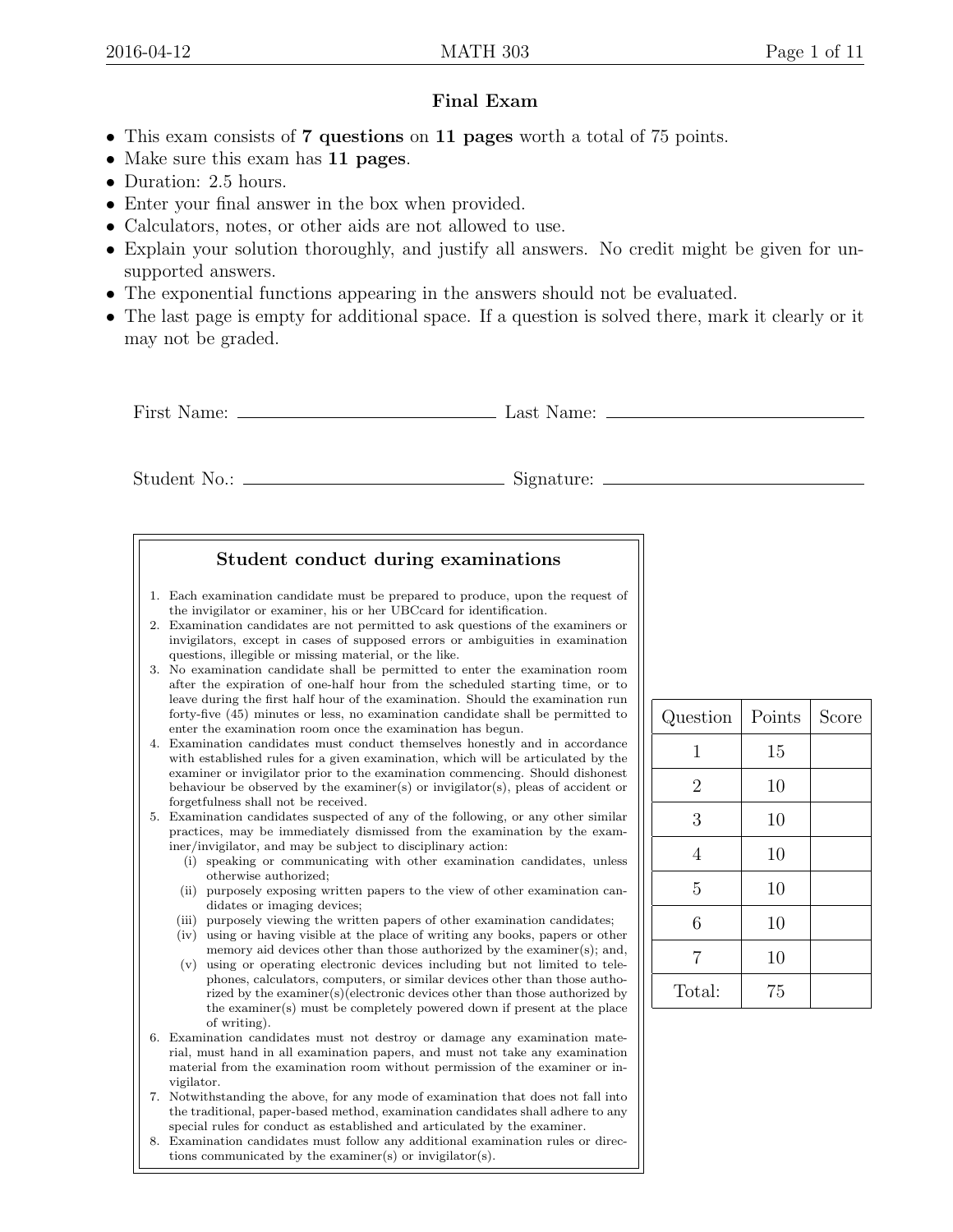15 marks 1. (a) Define period for a state of a discrete time Markov chain.

(b) Define the no-memory property for a random variable X.

(c) Define the transition probability function  $P_{ij}(t)$  for continuous time Markov chains.

(d) Give a sufficient condition for the existence of the limiting probabilities of a discrete time Markov chain.

(e) Set up the detailed balance equations for a continuous time Markov chain.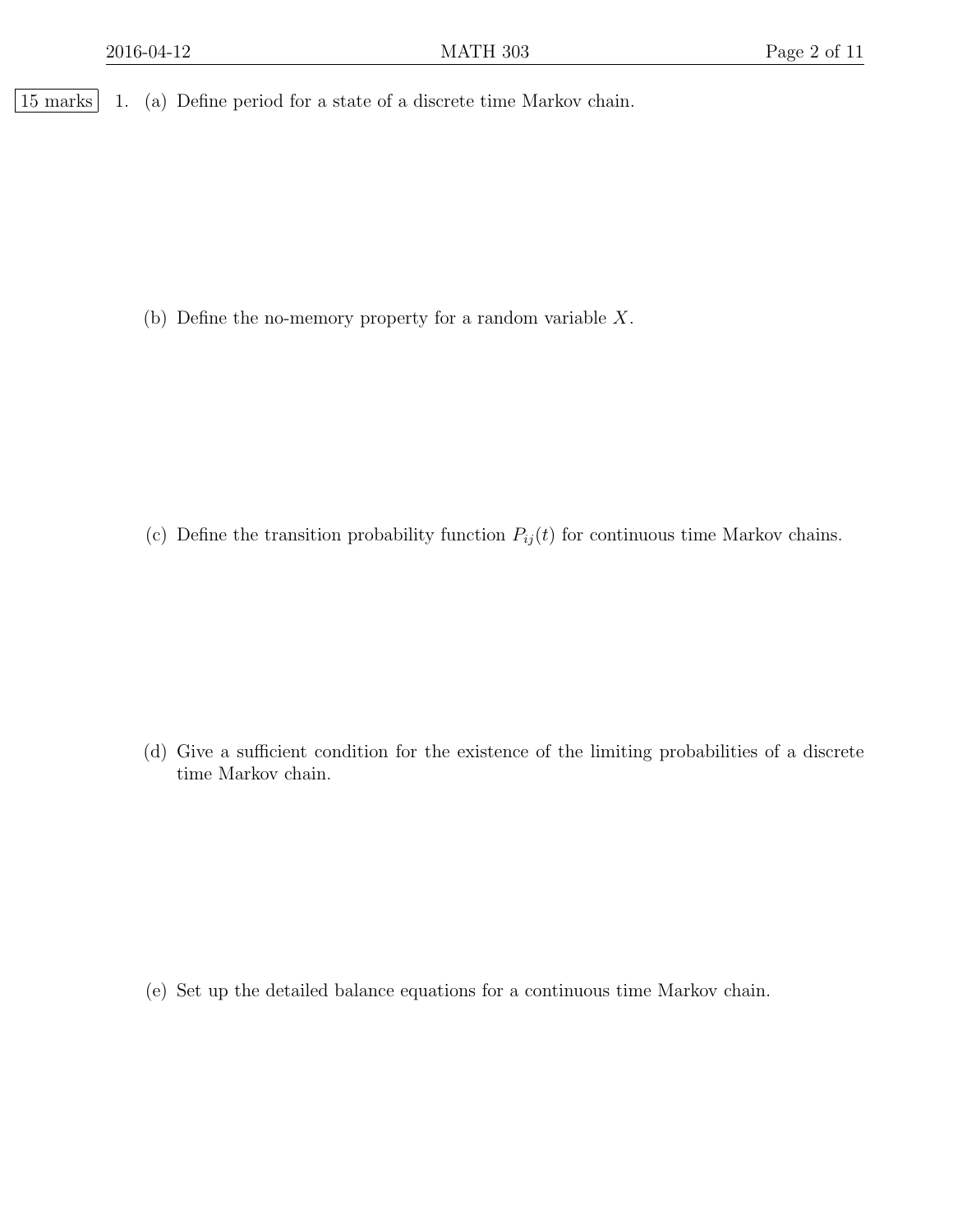10 marks 2. Capa plays either one or two chess games every day, with the number of games that she plays on successive days being a Markov chain with transition probabilities

 $P_{1,1} = 0.2, \quad P_{1,2} = 0.8, \quad P_{2,1} = 0.4, \quad P_{2,2} = 0.6.$ 

Capa wins each game with probability p. Suppose she plays two games on Monday.

(a) (2 marks) What is the probability that she wins exactly one game on Tuesday?

Answer:

(b) (3 marks) What is the expected number of games that she plays on Wednesday?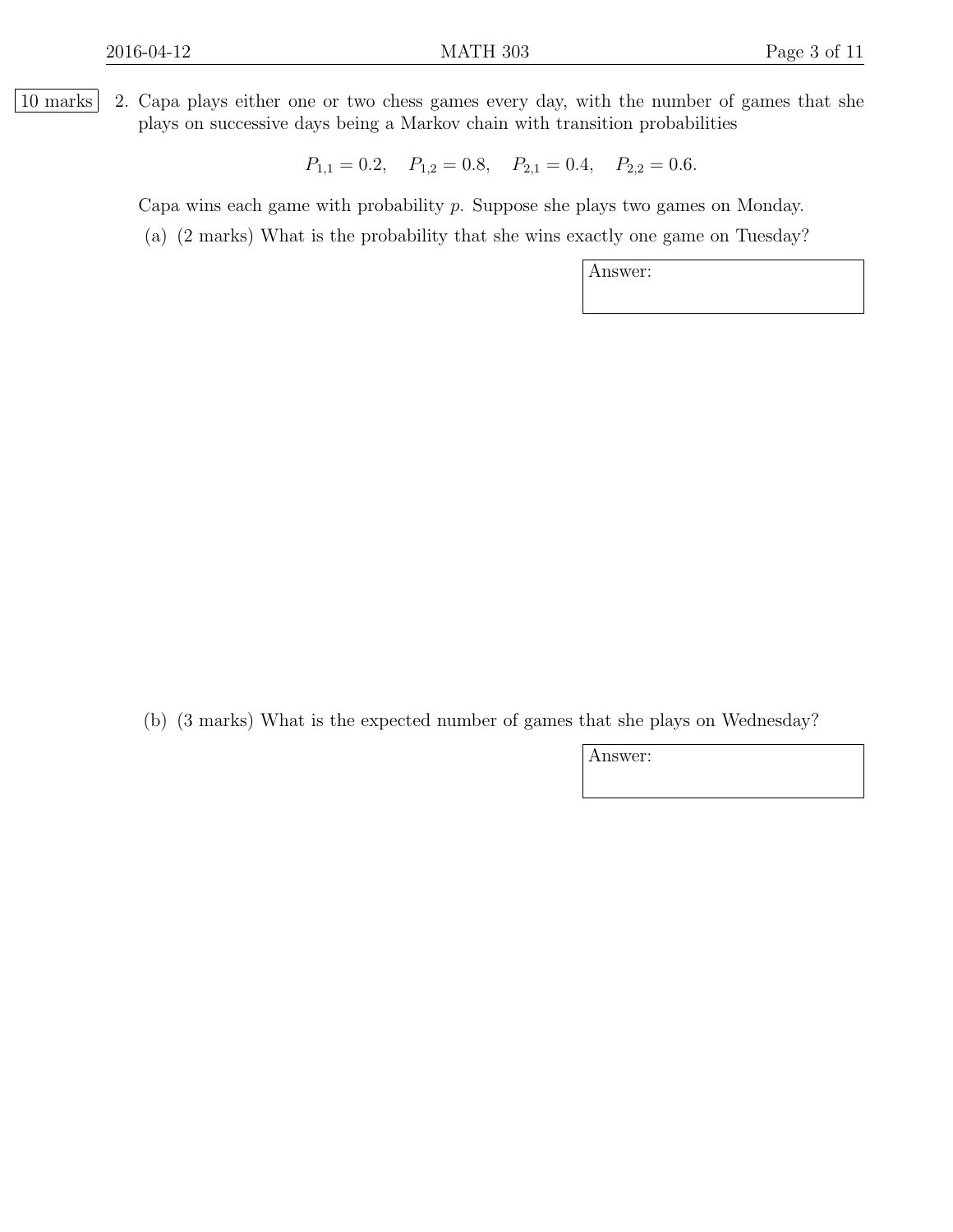(c) (5 marks) In the long run, on what proportion of days does Capa win all her games?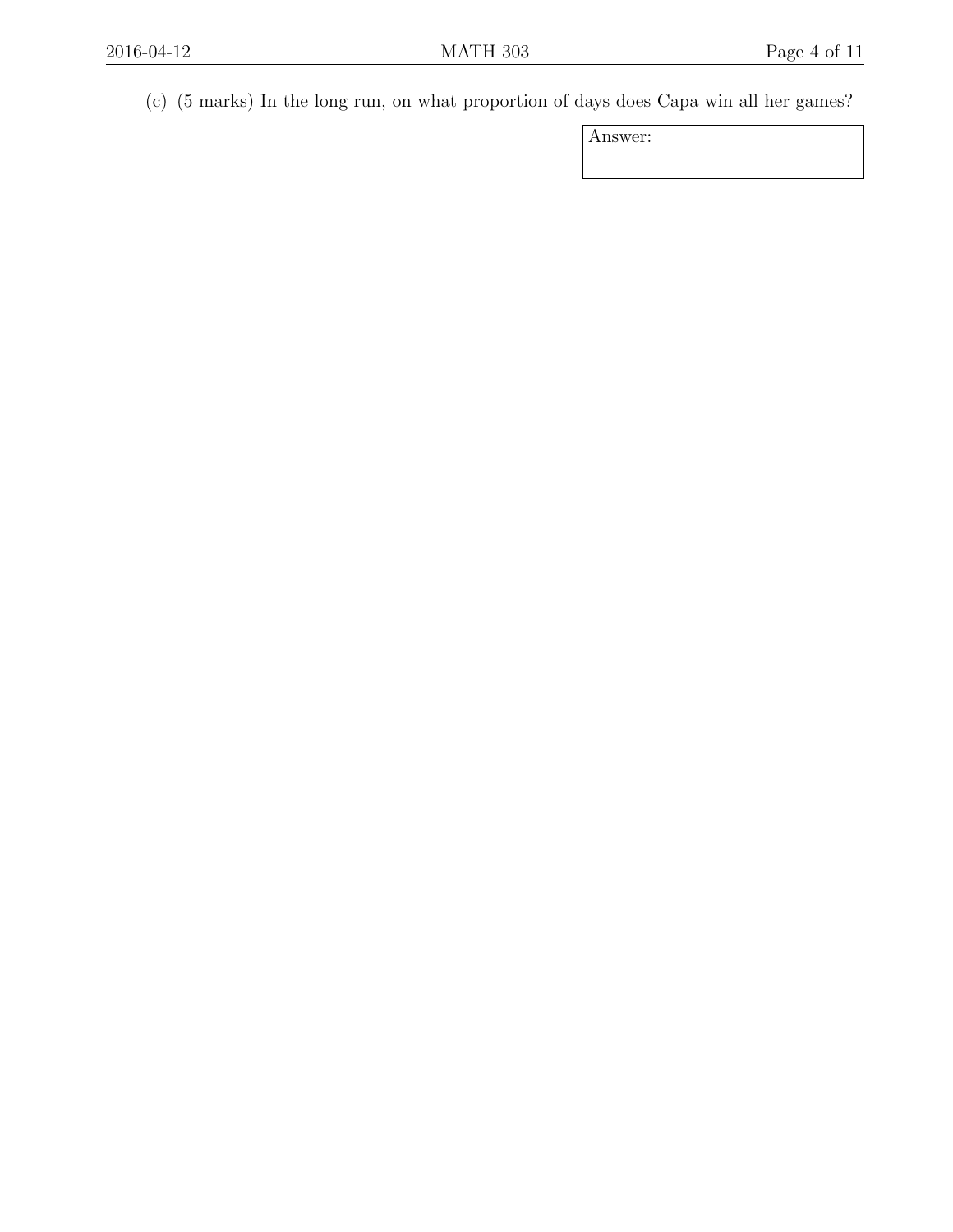- |10 marks| 3. Consider the random walk on the integers  $\{0, 1, 2, 3\}$  which takes steps  $+1$  (to the right) with probability  $\frac{1}{4}$  and  $-1$  (to the left) with probability  $\frac{3}{4}$ , except at the endpoints where there is reflection; this means that a step from 1 to 0 is always followed by a step from 0 to 1, and a step from 2 to 3 is always followed by a step from 3 to 2.
	- (a) (3 points) Determine the probability transition matrix for this Markov chain.

Answer:

(b) (7 points) What fraction of time does it spend in state 0?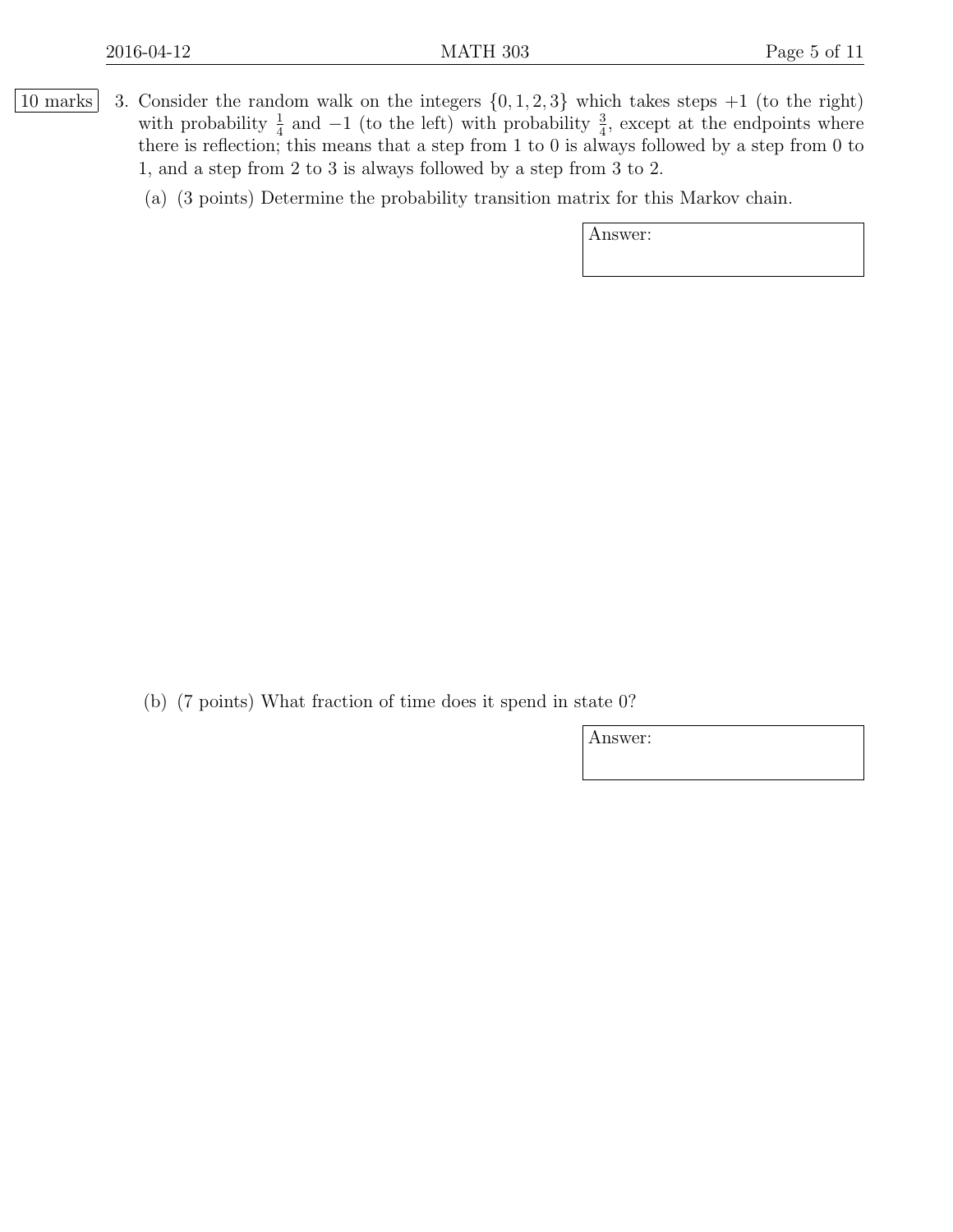- [10 marks] 4. Customers arrive at a shop according to a Poisson process of with rate 2 per a minute. Assume that a customer is woman with probability  $\frac{3}{4}$  and man with probability  $\frac{1}{4}$  independently of the other customers.
	- (a) (3 marks) What is the probability that at least two men arrive in a 6 minute period?

Answer:

(b) (3 marks) What is the probability that exactly two men and four women arrive in a 4 minute period?

Answer:

(c) (4 marks) From 9:20-10:20am there were 50 customers in total. What is the probability that none of them arrived between 9:30-9:34am?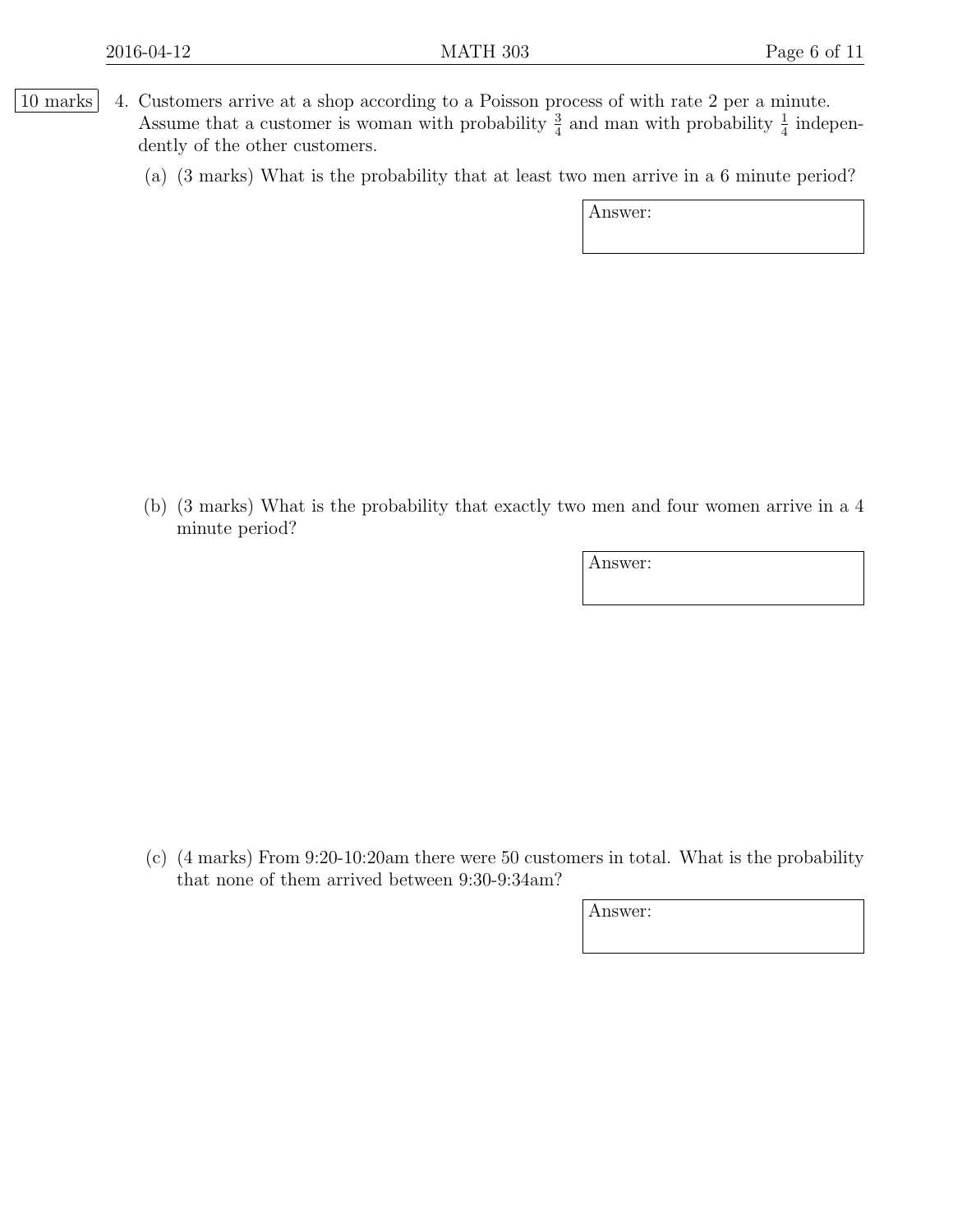- 10 marks 5. Let  $0 \leq p \leq \frac{1}{3}$  $\frac{1}{3}$ . Consider a branching process where the number X of offspring of an individual is zero with probability  $p$ , one with probability  $2p$ , and two with probability  $1 - 3p$ . Initially there is one individual.
	- (a)  $(3 \text{ marks})$  For what values of p will the branching process become extinct after a finite number of generations with probability 1? Explain.

Answer:

(b) (5 marks) For the case  $p = \frac{1}{5}$  $\frac{1}{5}$ , calculate the probability that the branching process survives forever.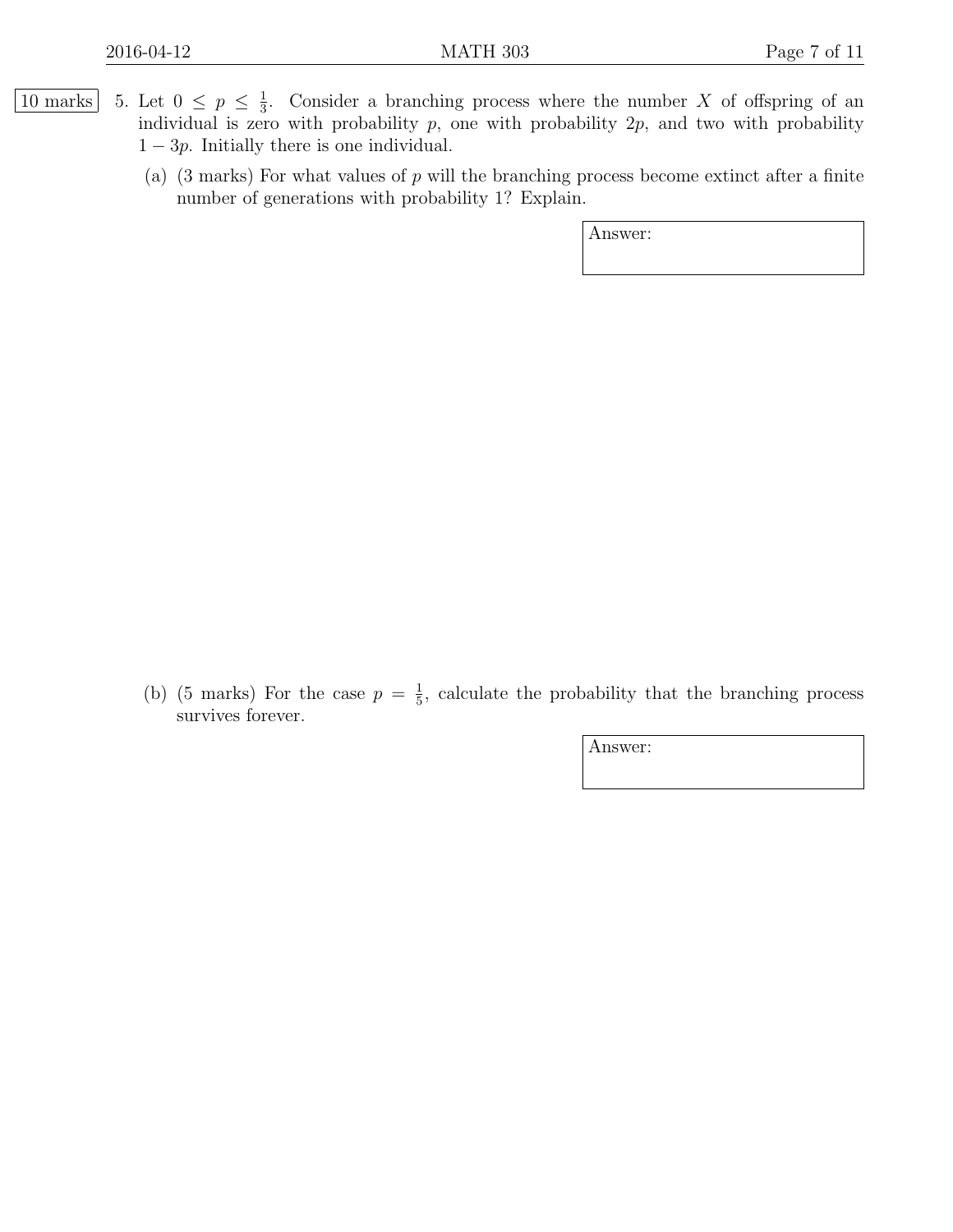(c) (2 marks) Assume again that  $p = \frac{1}{5}$  $\frac{1}{5}$ . Given that there are three individuals in the second generation, find the probability that the branching process survives forever.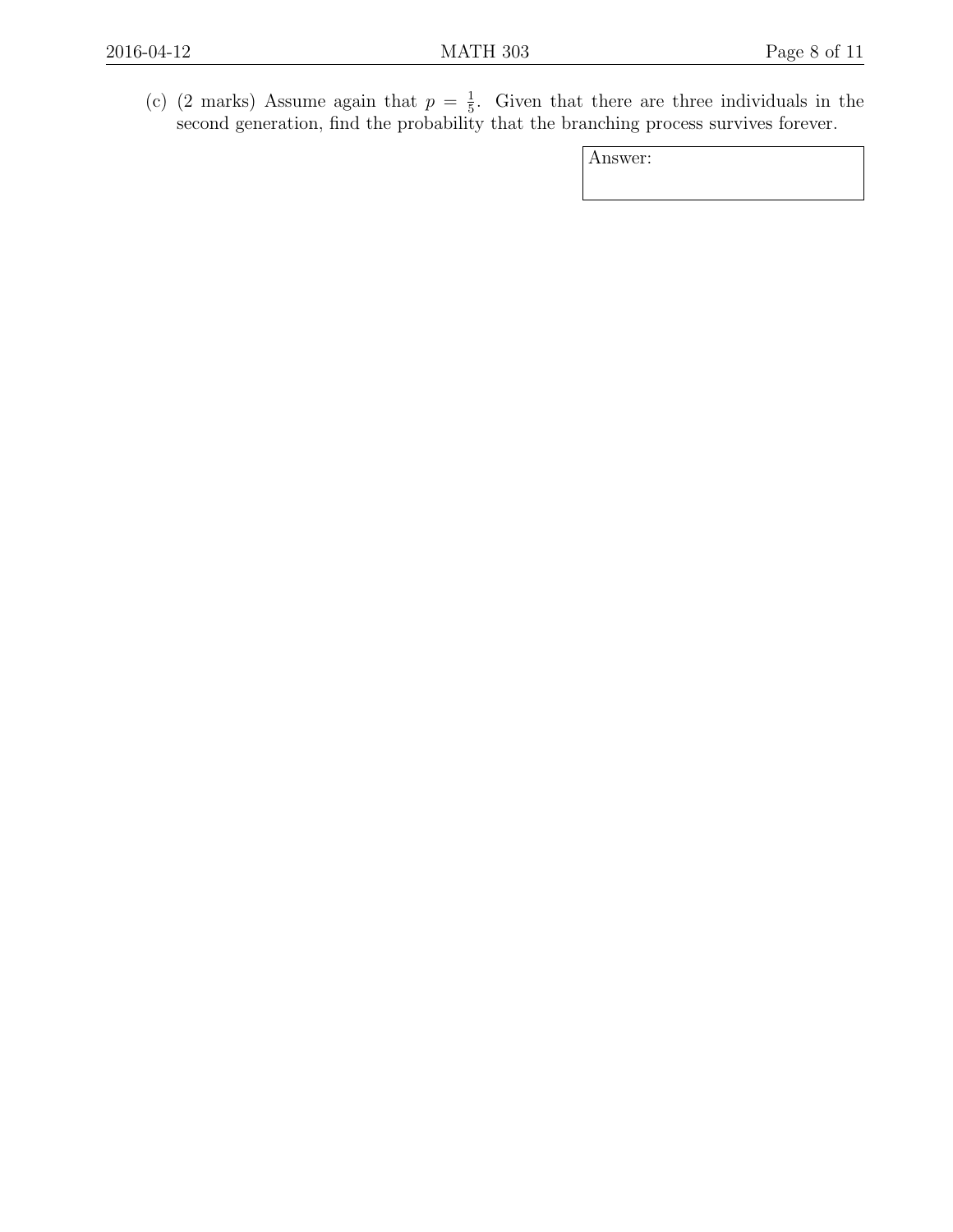|10 marks| 6. Particles are emitted by a radioactive substance according to a Poisson process of rate 6. Each particle exists for an exponentially distributed time, of rate 2, independent of the other particles, before disappearing. Let  $X(t)$  be the number of particles existing at time t. This is a birth and death process.

(a) (3 marks) Determine the birth and death rates.

Answer:

(b) (7 marks) Find the limiting probabilities  $P_j$ . Name the limiting distribution and its parameter(s).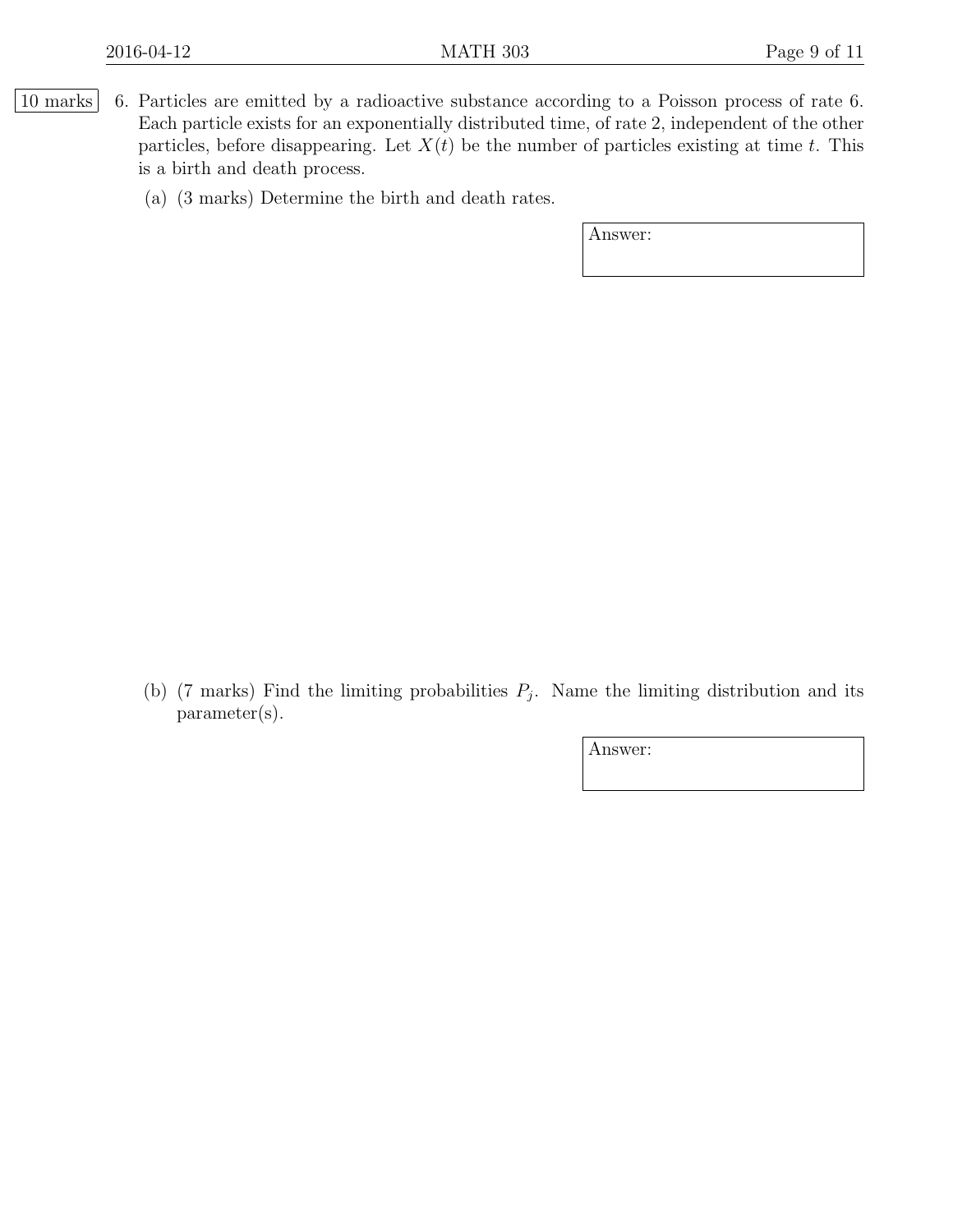10 marks 7. A small barbershop, operated by a single barber, has room for at most two customers. Potential customers arrive at a Poisson rate of three per hour, and the successive service times are independent exponential random variables with mean  $\frac{1}{4}$  hour. What is the average number of customers in the shop?